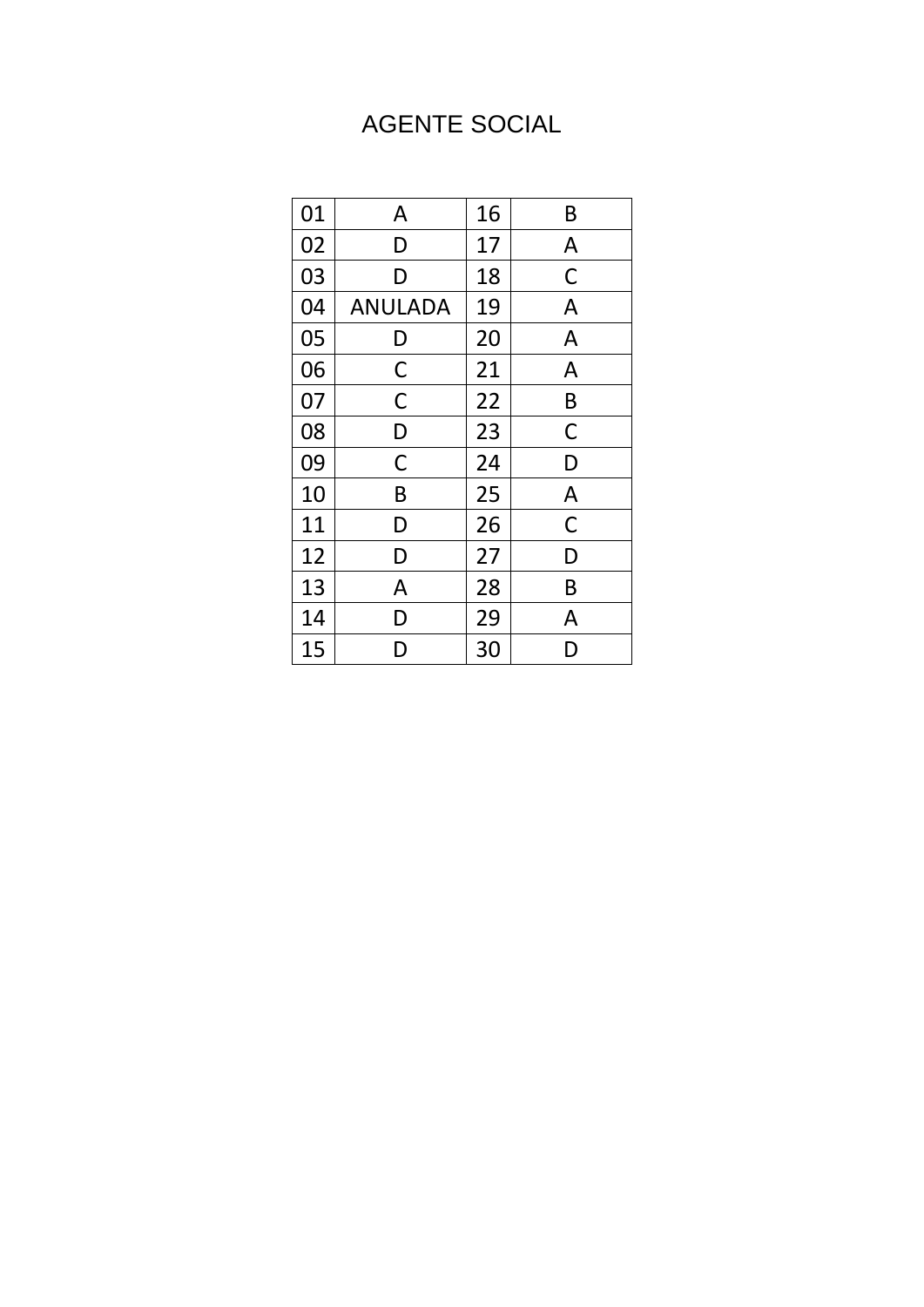### ASSISTENTE SOCIAL DE PROGRAMAS SOCIAIS

| 01 | A              | 21 | D           |
|----|----------------|----|-------------|
| 02 | D              | 22 | D           |
| 03 | D              | 23 | B           |
| 04 | <b>ANULADA</b> | 24 | D           |
| 05 | $\mathsf{D}$   | 25 | $\mathsf C$ |
| 06 | $\mathsf{C}$   | 26 | A           |
| 07 | $\mathsf C$    | 27 | D           |
| 08 | D              | 28 | D           |
| 09 | $\mathsf C$    | 29 | B           |
| 10 | B              | 30 | B           |
| 11 | $\mathsf C$    | 31 | A           |
| 12 | D              | 32 | D           |
| 13 | B              | 33 | $\mathsf C$ |
| 14 | C              | 34 | A           |
| 15 | <b>ANULADA</b> | 35 | D           |
| 16 | A              | 36 | $\mathsf C$ |
| 17 | B              | 37 | B           |
| 18 | B              | 38 | A           |
| 19 | A              | 39 | $\mathsf C$ |
| 20 | B              | 40 | D           |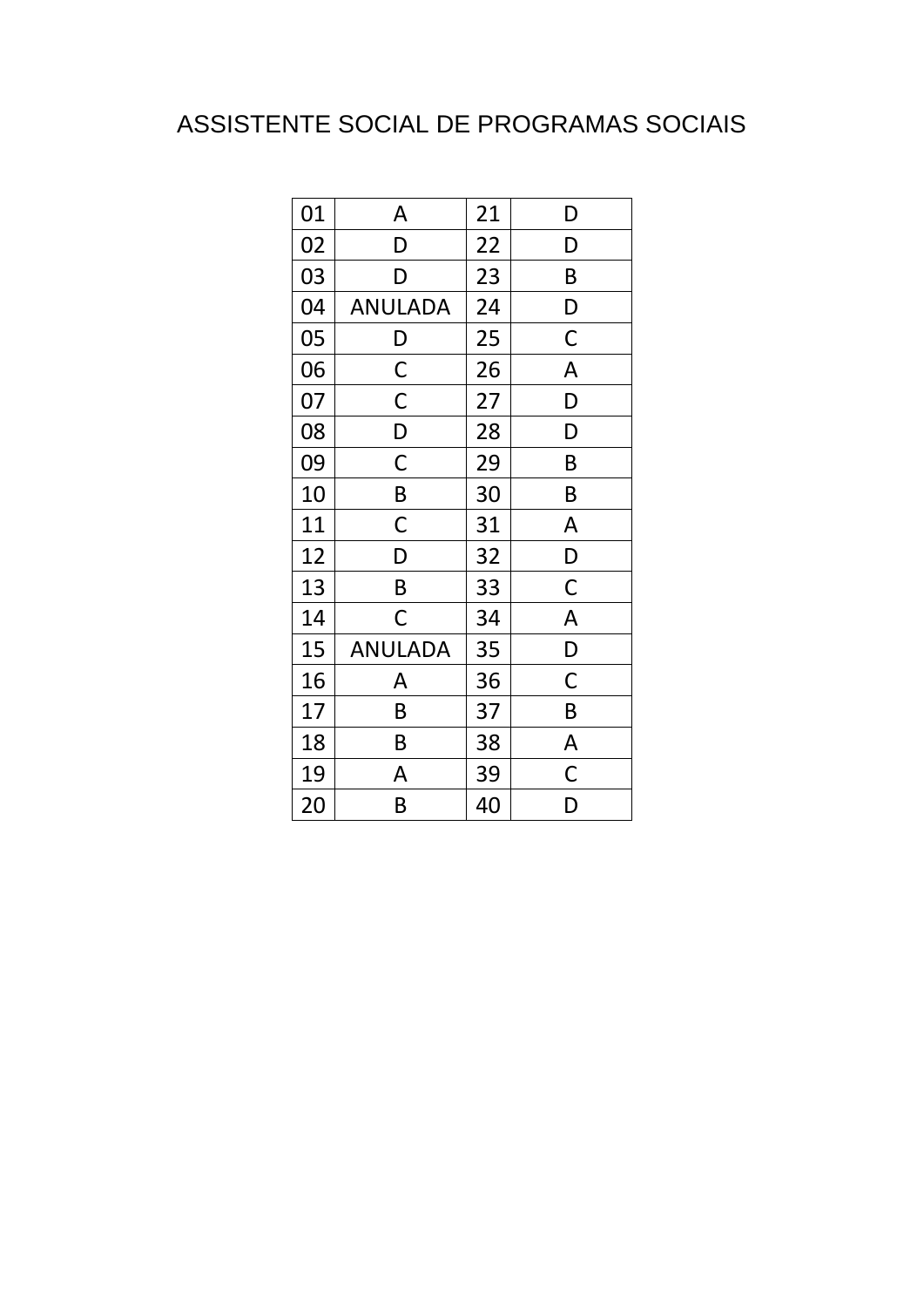#### ADVOGADO SOCIAL

| 01 | A                       | 21 | D                       |
|----|-------------------------|----|-------------------------|
| 02 | D                       | 22 | D                       |
| 03 | D                       | 23 | B                       |
| 04 | <b>ANULADA</b>          | 24 | D                       |
| 05 | $\mathsf{D}$            | 25 | $\mathsf C$             |
| 06 | $\overline{C}$          | 26 | A                       |
| 07 | $\mathsf{C}$            | 27 | D                       |
| 08 | $\overline{D}$          | 28 | D                       |
| 09 | $\overline{\mathsf{C}}$ | 29 | B                       |
| 10 | B                       | 30 | B                       |
| 11 | D                       | 31 | A                       |
| 12 | D                       | 32 | D                       |
| 13 | B                       | 33 | $\mathsf C$             |
| 14 | C                       | 34 | A                       |
| 15 | $\mathsf{B}$            | 35 | D                       |
| 16 | $\overline{D}$          | 36 | $\mathsf C$             |
| 17 | $\overline{\text{C}}$   | 37 | $\sf B$                 |
| 18 | $\overline{\mathsf{C}}$ | 38 | $\overline{\mathsf{A}}$ |
| 19 | D                       | 39 | $\mathsf C$             |
| 20 | D                       | 40 | D                       |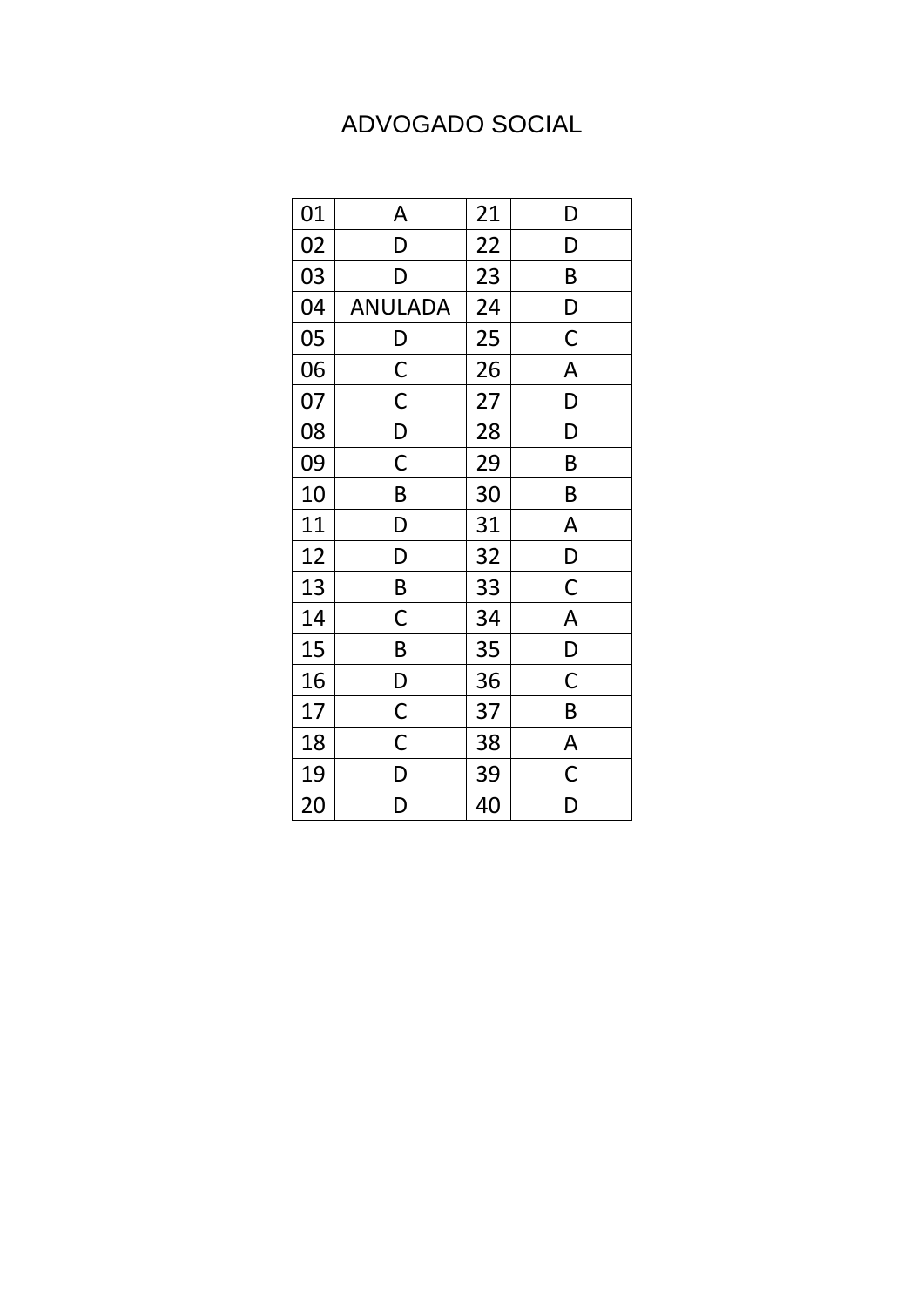# PSICÓLOGO SOCIAL

| 01 | A                       | 21 | D           |
|----|-------------------------|----|-------------|
| 02 | D                       | 22 | D           |
| 03 | D                       | 23 | B           |
| 04 | <b>ANULADA</b>          | 24 | D           |
| 05 | $\mathsf{D}$            | 25 | $\mathsf C$ |
| 06 | $\overline{C}$          | 26 | A           |
| 07 | $\mathsf{C}$            | 27 | D           |
| 08 | D                       | 28 | D           |
| 09 | $\overline{C}$          | 29 | B           |
| 10 | B                       | 30 | B           |
| 11 | A                       | 31 | A           |
| 12 | $\mathsf{B}$            | 32 | D           |
| 13 | $\mathsf C$             | 33 | $\mathsf C$ |
| 14 | D                       | 34 | A           |
| 15 | $\mathsf{B}$            | 35 | D           |
| 16 | $\mathsf C$             | 36 | $\mathsf C$ |
| 17 | B                       | 37 | $\sf B$     |
| 18 | D                       | 38 | A           |
| 19 | A                       | 39 | $\mathsf C$ |
| 20 | $\overline{\mathsf{D}}$ | 40 | D           |